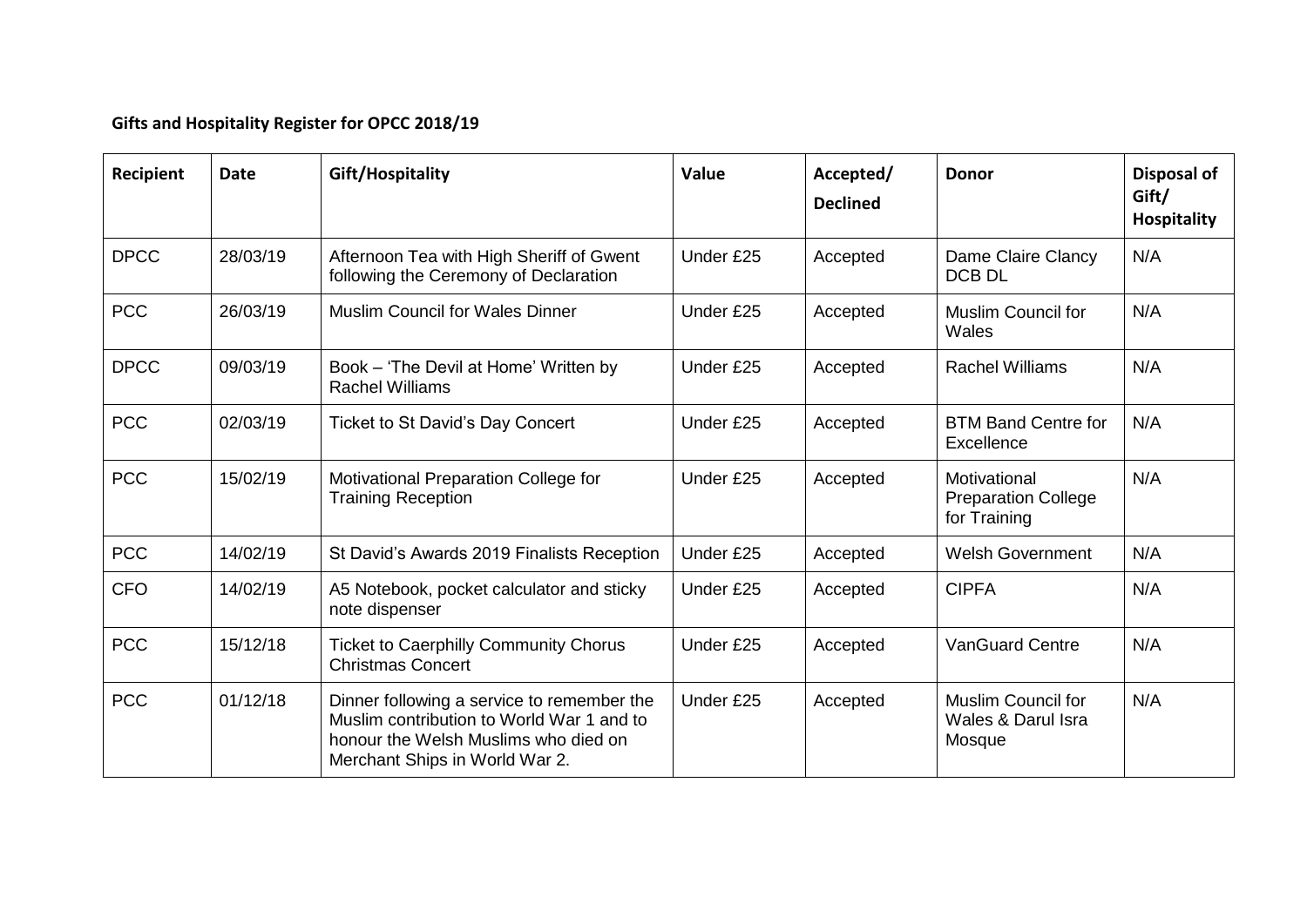| Recipient  | <b>Date</b>        | Gift/Hospitality                                                                    | Value      | Accepted/<br><b>Declined</b> | <b>Donor</b>                                                                                  | <b>Disposal of</b><br>Gift/<br><b>Hospitality</b> |
|------------|--------------------|-------------------------------------------------------------------------------------|------------|------------------------------|-----------------------------------------------------------------------------------------------|---------------------------------------------------|
| <b>PCC</b> | 26/11/18           | Buffet at Blaenau Gwent Youth Mayor<br>Inauguration                                 | Under £25  | Accepted                     | <b>Blaenau Gwent</b><br><b>County Borough</b><br>Council                                      | N/A                                               |
| <b>PCC</b> | 25/09/18           | Hospitality for Interfaith Seminar and Dinner                                       | £30 approx | Accepted                     | Muslim Council of<br>Wales                                                                    | N/A                                               |
| <b>PCC</b> | 27/07/18           | Lunch at StreetGames Multi-Sport Festival                                           | Under £25  | Accepted                     | <b>StreetGames Wales</b>                                                                      | N/A                                               |
| <b>PCC</b> | 17/07/18           | Reception for PCC and media                                                         | Under £25  | Accepted                     | <b>APCC</b>                                                                                   | N/A                                               |
| <b>PCC</b> | 07/07/18           | Refreshments following the installation of<br>The Reverend Canon Sue Pinnington OBE | Under £25  | Accepted                     | The Diocese of<br>Monmouth                                                                    | N/A                                               |
| <b>PCC</b> | 07/07/18           | Reception following the Caerphilly Mayor's<br><b>Civic Service</b>                  | Under £25  | Declined                     | <b>Councillor Mike</b><br>Adams, Mayor,<br><b>Caerphilly County</b><br><b>Borough Council</b> | N/A                                               |
| <b>PCC</b> | 30/06/18           | <b>Eid Dinner</b>                                                                   | Under £25  | Accepted                     | The Ahmadiyya<br><b>Muslim Elders</b><br><b>Association Cardiff</b>                           | N/A                                               |
| <b>PCC</b> | 08/06/18           | Supper party for Civic Leaders                                                      | Unknown    | Accepted                     | The Bishop of<br>Monmouth                                                                     | N/A                                               |
| <b>PCC</b> | 31/05/18           | Meal following the breaking of the fast<br>during Ramadan                           | Under £25  | Accepted                     | Darul Isra Mosque &<br><b>Bridges for</b><br>Communities                                      | N/A                                               |
| <b>PCC</b> | 27 or 28<br>/05/18 | Two complimentary tickets to the<br>Abergavenny Steam Rally                         | £14        | Accepted                     | The Abergavenny<br>Steam Rally Co Ltd                                                         | N/A                                               |